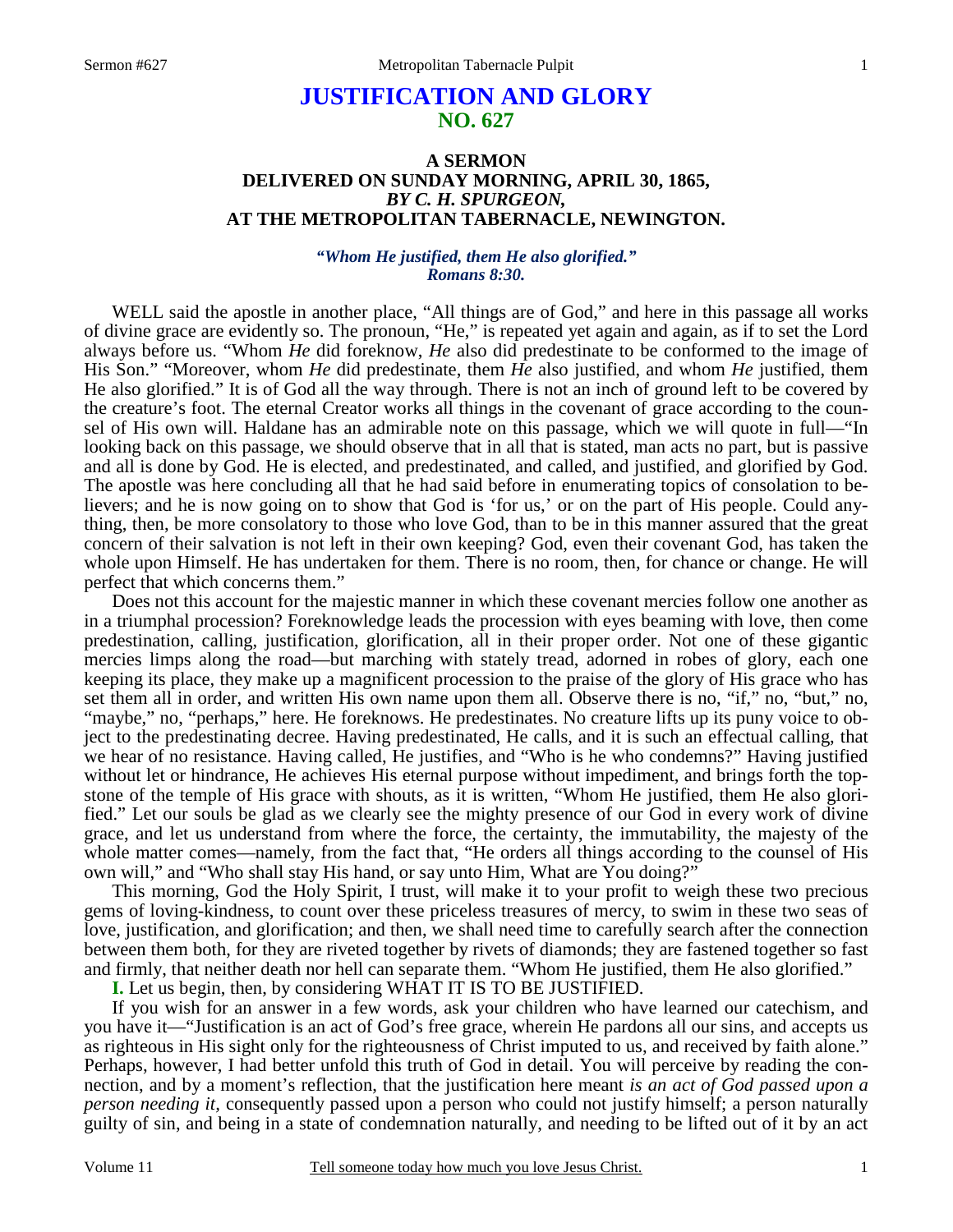of justification of a divine order. It is not possible that God should have devised a plan of justification for those who were already justified by their own actions. We do not talk with any wonder, or speak with any astonishment of a justification which a man achieves for himself. The guiltless need no justification; they have it already. If any man has kept the law of God, and made it honorable, he is in himself just, and needs not to be made just—he is so already. Justification is an act of divine grace passed upon a sinner, upon one who has transgressed the law and cannot be justified by it, and who, therefore, needs to be made just in another way, a way out of his own reach, above his own coming and going, as in the text, from God Himself; for it says, *"He* justifies." This, though it is a very commonplace observation, is a very sweet truth of God to begin with. Oh, sinner! However black your sins may have been, you may yet be justified! Though your sins are as scarlet, they may yet be as wool; and though you are red like crimson, you may be white as snow. It is written that, "He justifies the ungodly." Yes, the *ungodly* such as *you* have been! Christ came not into the world as a Physician for those who are whole, but for those who are sick. Justification is an act of grace which looks out for a sinner upon whom to exercise itself. May the eyes of grace find you out this morning, poor transgressor, and make you just.

 In the next place, justification *is the result of sovereign grace* and of sovereign grace alone. We are told that, "By the works of the law shall no flesh living be justified." And yet again, "Justified freely by His grace through the redemption that is in Christ Jesus." I cannot *earn* justification. Nothing which I can ever do can merit justification at the hands of God. I have so offended that all which is due to me is God's wrath, and that forever. If I shall ever be accounted just, it must be because God wills to make me just; it must be because out of His divine compassion, and for no other reason whatever, He looks upon me in my sin and misery, lifts me up from the dunghill of my ruin, and determines to wrap me about with the royal apparel of a righteousness which He has prepared. There is no justification, then, as an act of merit; the day for that was past when Adam fell, and when we fell in him. Justification now comes as a priceless gift from the generous hand of God's grace.

 Justification has for its matter and means the righteousness of Jesus Christ, set forth in His vicarious obedience both in life and death. Certain modern heretics, who ought to know better, have denied this, and there were some in older times who, by reason of ignorance, said that there was no such thing as the imputed righteousness of Jesus Christ. He who denies this, perhaps unconsciously, cuts at the root of the gospel system. I believe that this doctrine is involved in the whole system of substitution and sanctification. We all know that substitution and a vicarious sacrifice are the very marrow of the gospel of Christ. The law, like the God from whom it came, is absolutely immutable, and can be satisfied by nothing else than a complete and perfect righteousness, at once suffering the penalty for guilt already incurred, and working out obedience to the precept which still binds those upon whom penalty has passed. This was rendered by the Lord Jesus as the Representative of His chosen, and is the sole legal ground for the justification of the elect. As for me, I can never doubt that Christ's righteousness is mine, when I find that Christ Himself, and all that He has belongs to me; if I find that He gives me *everything*, surely He gives me His righteousness among the rest. And what am I to do with that if not to wear it? Am I to lay it by in a wardrobe, and not put it on? Well, sirs, let others wear what they will—my soul rejoices in the royal apparel. For me, the term, "The Lord our righteousness" is significant and has a weight of meaning. Jesus Christ shall be my righteousness as long as I read the language of the apostle, "He is made of God unto us wisdom and righteousness, sanctification and redemption."

 My dear brethren, do not doubt the imputed righteousness of Jesus Christ, whatever faultfinders may say. Remember that you must have a righteousness. It is this which the law requires. I do not read that the law made with our first parents required suffering; it demanded it as a penalty after its breach; but the righteousness of the law required not suffering, but obedience. Suffering would not release us from the duty of obeying. Lost souls in hell are still under the law, and their woes and pangs, if completely endured, would never justify them. Obedience, and obedience alone, can justify, and where can we have it but in Jesus our substitute? Christ comes to magnify the law—how does He do it but by obedience? If I am to enter into life by the keeping of the commandments, as the Lord tells me in the 19<sup>th</sup> chapter of Matthew, and the  $17<sup>th</sup>$  verse, how can I, except by Christ having kept them? And how can He have kept the law except by obedience to its commands? The promises in the Word of God are not made to suffering; they are made to obedience—consequently, Christ's sufferings, though they may remove the penalty, do not, alone, make me the inheritor of the promise. "If you will enter into life," said Christ, "keep the commandments." It is only Christ's keeping the commandments that entitles me to enter life. "The Lord is well-pleased for His righteousness' sake; He will magnify the law, and make it honorable." I do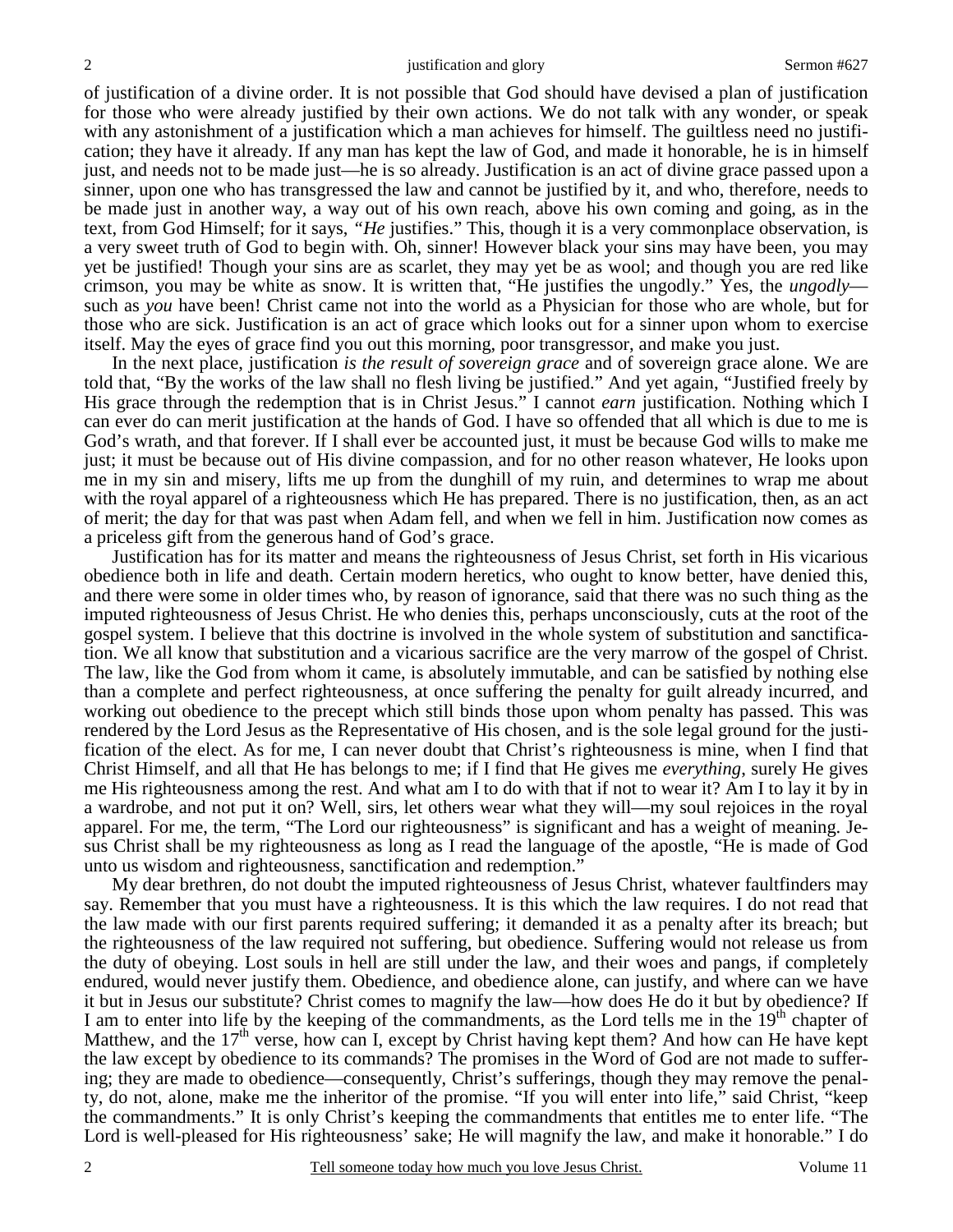not enter into life by virtue of His sufferings—those deliver me from death, those purge me from filthiness, but, entering the enjoyments of the life eternal must be the result of obedience; and as it cannot be the result of mine, it is the result of His which is imputed to me. We find the apostle Paul putting Christ's obedience in contrast to the disobedience of Adam—"As by one man's disobedience many were made sinners, so by the obedience of One shall many be made righteous." Now, this is not Christ's death, but Christ's active obedience, which is here meant, and it is by this that we are made righteous. Beloved, you need not sing with stammering tongues that blessed verse of our hymn—

#### *"Jesus, Your perfect righteousness, My beauty is, my glorious dress."*

In spite of all the outcry of modern times against this doctrine, it is written in heaven, and is a sure and precious truth of God to be received by all the faithful, that we are justified by faith through the righteousness of Christ Jesus imputed to us. See what Christ has done in His living and in His dying, His acts becoming our acts, and His righteousness being imputed to us, so that we are rewarded as if we were righteous, while He was punished as though He had been guilty.

 This justification, then, comes to sinners as an act of pure grace, the foundation of it being Christ's righteousness. *The practical way of its application is by faith.* The sinner believes God, and believes that Christ is sent of God, and takes Christ Jesus to be his only confidence and trust, and by that act, he becomes a justified soul. It is not by repenting, but by believing that we are justified! It is not by deep experience of the guilt of sin; it is not by bitter pangs and throes under the temptations of Satan; it is not by mortification of the body, nor by the renunciation of self. All these are good, but the act which *justifies* is a look at Christ! We, having nothing, being nothing, boasting of nothing, and being utterly emptied, look to Him whose wounds stream with life-giving blood, and as we look to Him, we live and are justified by His life. There is life in a look at the crucified One, and life in the sense of justification. He who a minute before was, in himself, a condemned criminal, fit only to be taken to the place from where he came and to suffer divine Wrath, is at once, by an act of faith, made an heir of God, joint-heir with Jesus Christ—taken from the place of condemnation, and put into the place of acceptance, so that now he dreads no more the wrath of God; the curse of God cannot touch him, for Christ was made a curse for him, as it is written, "Cursed is everyone who hangs on a tree."

 Now, concerning this great mercy of justification, let us say that it is *instantaneous*. Sanctification needs a whole life. Justification is the work of a second, perhaps it needs no appreciable time. The sinner looks to Christ, it is all done—his sin is gone in a moment. The righteousness of Christ is, as in an instant, imputed to the believing sinner. Sanctification, however, progresses or declines; it is a thing of changes; the work of the Holy Spirit sometimes ripens swiftly, and at other times, by reason of temptation or trial within, it is but slow in its advance; but justification is complete in a moment! The dying thief was as clean one moment after he had trusted in Christ as he was when he was with Christ in Paradise. Justification in heaven is not more complete than it is on earth. No, listen to me, child of God, when your soul seems to be a very pandemonium through the blasphemies of Satan; when your doubts and fears leap upon you like so many lions; when your sins prevail against you so that you cannot look up, yet, if you are a believer, you are even then, in your worst moments, as completely and perfectly *justified* as in those happy days when on Tabor's summit you were apt to say, "Let us build three tabernacles, and here abide." Justification never alters in a child of God. God pronounces him guiltless, and guiltless he is. Jehovah justifies him, and neither his holiness can improve his righteousness, nor his sins diminish it. He stands in Christ Jesus the same yesterday, today, and forever—as accepted one moment as at another moment—as sure of eternal life at one instant as at another. Oh, how blessed is this truth of God—justified in a moment and justified completely!

 And observe, my dear brethren, that he who is thus justified is justified *infallibly*. There is no mistake concerning the transaction. "It is God who justifies." Where, then, can there be a mistake? If I justify myself, I am a fool, and I make God a liar; but if God justifies me, who is he that condemns? I, a poor sinner, black as night, fly to the shelter of the great Shield stained with blood which God holds over my head, and there I stand at all times; and though I know that every lightning of justice might well dart its force upon me, as I am in myself, yet as I see my Shield, the Lord's Anointed, I am not afraid. Standing under that Shield, I defy heaven, and earth, and hell! Crying in the language of Paul, "Who shall lay anything to the charge of God's elect? It is God who justifies. Who is he that condemns?" There is a prisoner at the bar, and the jury has just brought in a verdict of, "Not guilty." The judge bids him go free. There are people in the court who gnash their teeth at him; there are persons in the street who hate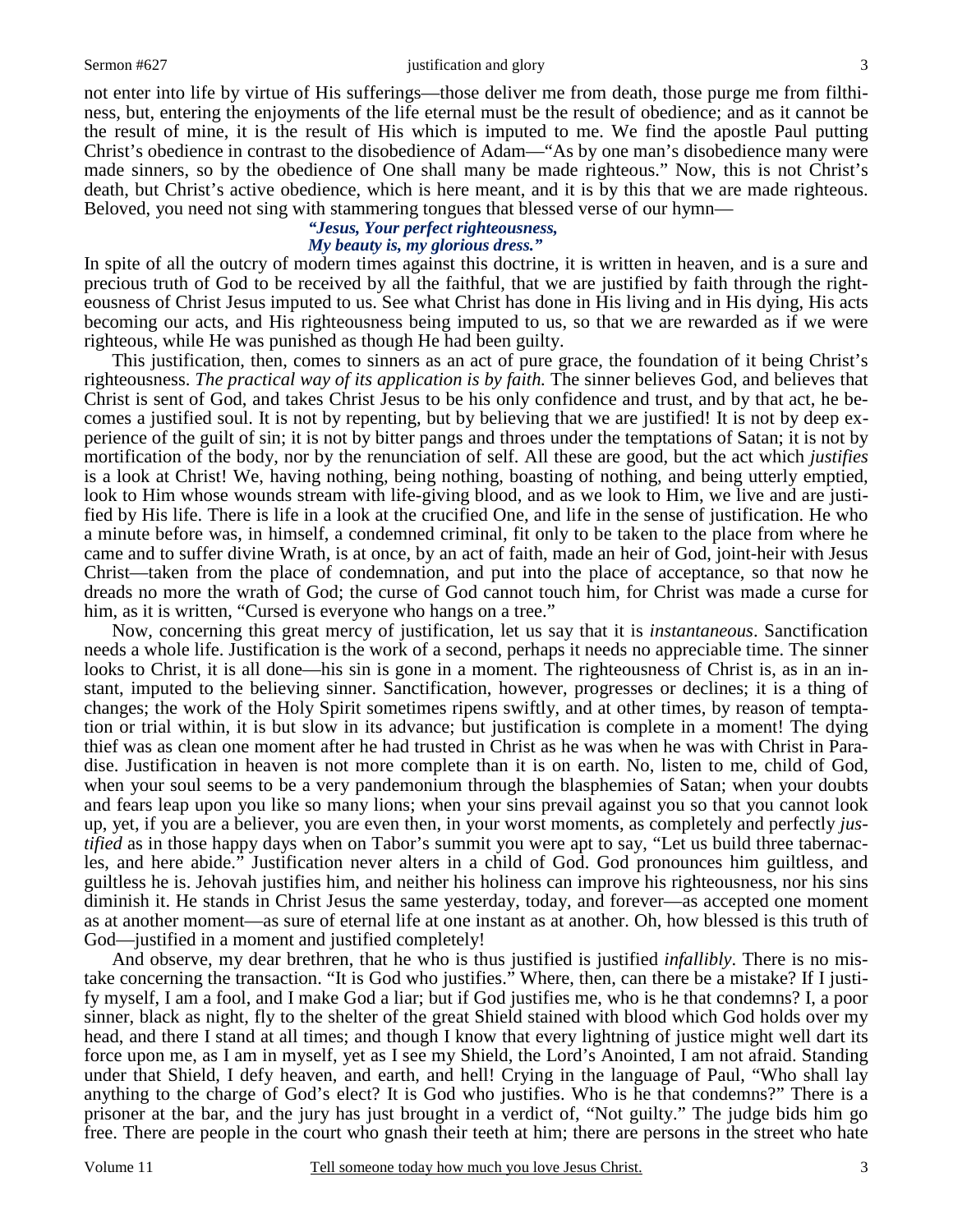him—what does he care? "I have been pronounced, 'Not guilty,' by the proper tribunal; the judge himself tells me that I am acquitted; no law officer can touch me; the fiercest enemy in the world cannot drag me into court again; I have been tried, and found, 'Not guilty,' and who is he that condemns?" It is just so with the Christian. Christ's righteousness is put upon him. Christ takes his sins, and when he stands before God's bar, the eternal voice seems to say, "I see no sin in that man." How can He? All that man's sins Christ took away! The eternal voice sounds forth again, "I can see righteousness there." And well He may see it, for Christ's righteousness is there, and therefore the man is infallibly, upon grounds of justice which are not disputable—infallibly, upon grounds which he himself may realize as being certain—justified through Christ Jesus!

 Remember, dear brethren—and I will not occupy you much longer over a theme where we might be tempted to stay, that this justification is *irreversible*. Once justified you shall never be condemned. Jehovah never plays fast and loose with men. He does not look upon a sinner and say, "I forgive you," and then afterwards say, "Depart, you cursed!" Arminians may think so, but the God of believers will not do so. The God of Christians says, "I am the Lord, I change not; therefore you sons of Jacob are not consumed." Having taken the prodigal into the house, and put the ring on his finger, and the shoes on his feet, He never turns that prodigal out of doors. Being married to His people, He never sues for divorce, for the Lord, the God of Israel, says He hates putting away. "I, even I, am He that blots out your iniquities for My name's sake, and will not remember them against you anymore forever." "I have cast your iniquities into the depths of the sea." Pardon and justification are irreversible, and consequently, the blessings which justification brings to us belong to us by a promise that can never be broken, forever and ever. If I am justified, then I have peace with God, and that peace shall be like a river, never dried up, because my righteousness is like the waves of the sea, never exhausted. If I am justified, I can claim Jehovah's protection; and I shall have it, for He will not allow the just man to perish. If I am justified, I may come before God and ask for heaven as my *right*, as a reward of righteousness imputed to me, and I shall have it, for He will never deny to a justified person the fullness of joy which is at His right hand forevermore. Oh, what a blessing to be justified!

 Once more, before I leave this point, I must ask you to be kind enough to question yourselves as to whether you have been justified. "Well," says one, "perhaps I have been, and do not know it." My dear friend, I do not think so. The work of justification is generally attended with such a flood of joy that I think you *must* know it. Bunyan's pilgrim did not lose the burden off his back and not know it! As soon as it was gone, he gave three great leaps for joy, and went on his way singing. You may have doubts about whether you are justified—I hope you will not be easy under them, but will seek after an assured interest in Christ. My dear brethren, if you have any doubt, go to Christ again! If you are not justified, go to Him to be justified; just as you are, with nothing but the plea of His blood in your mouth—go to Him—for He casts out none who come unto God by Him. Know that the act of faith justifies, and be not afraid to exercise that act of faith, notwithstanding all your shortcomings and your sins. "Hear me, Jesus! If I never was a saint, I am a sinner, and You did come to save sinners, and so I cast myself on You. Your promise is that You will cast out none who come. Oh, cast me not out! Receive even me, and accept me for Your love's sake."

**II.** Thus much upon justification. And now a little upon GLORY.

 How that golden word has been debased in the coinage of human speech. It has come to mean the glitter of war's helmet and the noise of the crowd's hurrahs. Smollet called it, "The fair child of peril." Johnson wrote—

#### *"Glory, the casual gift of thoughtless crowds, Glory, the bride of greedy virtue!"*

 It is a far other and higher glory of which we speak today. As high as the heaven is above the earth is God's glory from all the poor stuff which mortals dignify with that fair name.

 "Whom He justified, them He also glorified." They follow close together, you see. A little stream divides them, but the apostle says nothing about it, and you and I need not say much. It is a narrow stream called death—there is no glory without passing through that, or through the great change when the Lord comes. But there is nothing said about it, and so we will not say anything. It is not worth thinking of. It is swallowed up in victory. It may be an enemy, but it is an enemy that is to be destroyed. Now, while speaking of glory, I think I must divide the glory which God gives to the justified into three parts. There is, first of all, the glory which disembodied spirits are enjoying even now. There is, secondly, the resurrection glory, which they will enjoy when the soul and body shall be reunited, and when, through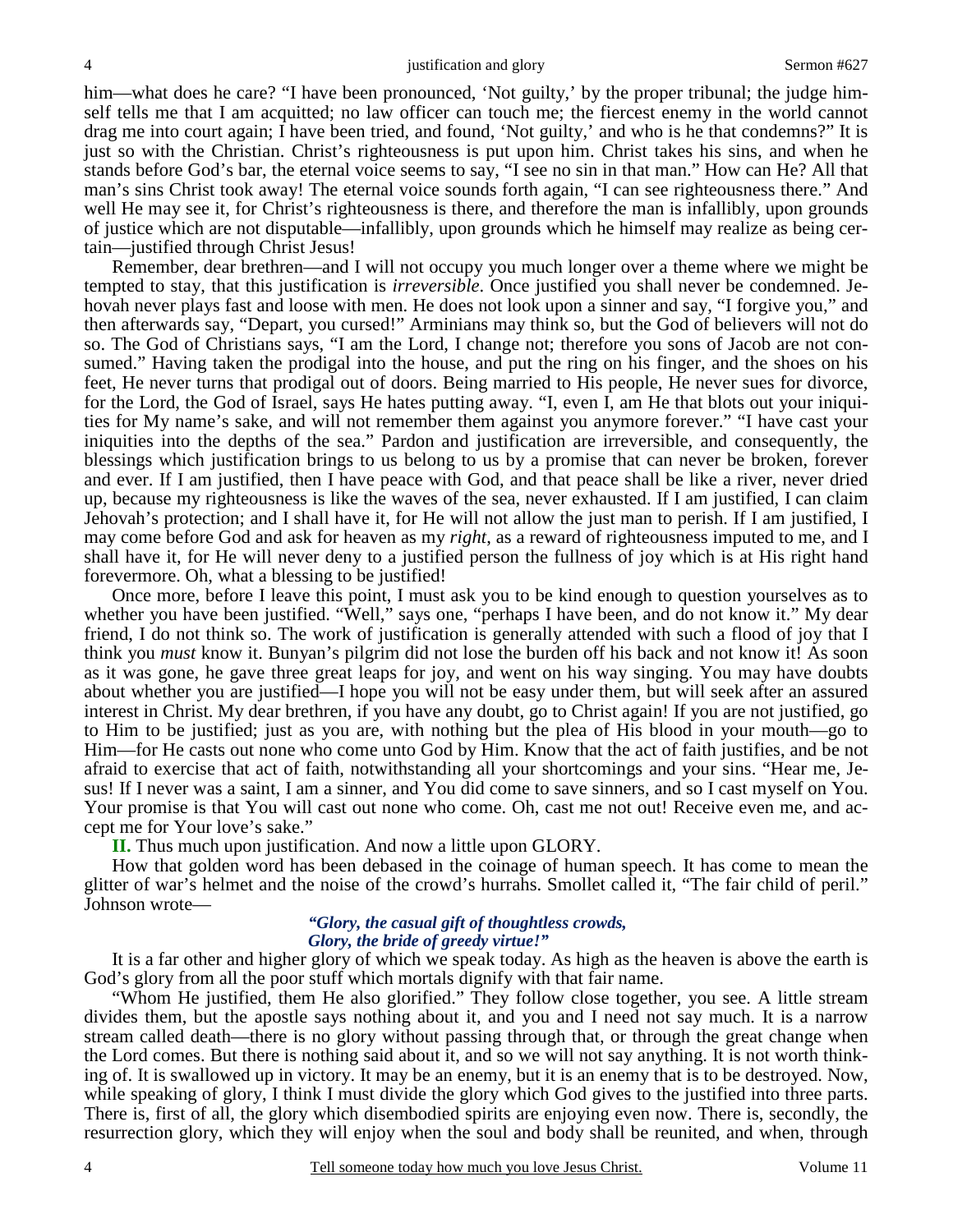the millennium, they shall be "forever with the Lord." And then, there is "the eternal weight of glory," which is to be revealed both in body and soul in the never-ending state of bliss which God has prepared for His people.

 Let us raise our thoughts a little while to *the state of disembodied spirits.* The moment that the soul leaves the body, the believing soul, the justified soul is in glory. We know that there is no preparatory process for it to pass through. Romanism holds that some of the best saints go to heaven when they die, but that the great mass of inferior saints are not qualified for heaven, and must undergo a purgation for a series of years till they are prepared to enter glory. They say that the saints who died under the Old Testament, or at least the most of them, went to the *limbus patrurn*—which some wicked Protestants call limbo—where they remained without the Beatific Vision until the Lord Jesus went and preached to the spirits in prison, and led them up afterwards to heaven with Him. As for the grossly wicked, who have by "mortal sin" lost the grace of baptism, they go to hell at once. But the better sort of partially sanctified Christians must suffer more or less intensely till their sins are atoned for and purged away. It was well said by Hugh Latimer that the key of purgatory hangs in the Pope's treasury, for, he said, it has helped to keep it pretty full—and I have no doubt it has! It has been a very profitable invention! More money has been paid, I suppose, for getting souls out of purgatory than people have been tempted to pay in order to keep them out of hell. However, we are not deceived in this matter! Let the Council of Trent say what it may, the case of the dying thief is to the point. He was no eminent saint. He had not for many years performed works above what is required by which he reached perfection, and could claim that the gates should be opened to him. He was a sinner up to the very last moment, and the only good deed that we ever read of his doing, was when he claimed Christ as Lord, and rebuked his fellow thief for slandering the Savior. Yet, hear the words—"Today shall you be with Me in Paradise."

 Nor is this the only instance. We find, when Lazarus died, according to the parable, that he was carried by angels into Abraham's bosom, a place of unspeakable rest and delight, which the rich man greatly envied. Stephen expected the Lord Jesus to receive his spirit, and the apostle Paul was in a strait betwixt two, being willing "to depart and to be with Christ." He evidently did not anticipate any delay between earth and heaven, for he says, "Knowing that while we are at home in the body, we are absent from the Lord." He puts the two as an alternative. We are not in trouble about those who sleep; we know that they that sleep in Jesus, and He will bring them with Him. In Ephesians 3:15, the apostle mentions the whole family as being in heaven and earth, but he speaks of none of the Lord's people being in limbo or purgatory. Those whom we are bid to follow, in Hebrews 6:12, are now inheriting the promises. Let the voice of God decide the case forever. Revelation 14:13—"And I heard a voice from heaven saying unto me, Write, Blessed *are* the dead which die in the Lord from henceforth: Yes, says the Spirit, that they may rest from their labors; and their works do follow them."

 Perhaps that word, "Paradise," which Christ uses to describe the state of disembodied spirits, may be a help to us in judging of the condition of the blessed. Paradise was a place of perfect peace, of sinlessness, of rest, of enjoyment, and freedom from evil. Eden! Oh, how shall we talk of its glories long since faded? Let us, however, remember its winding walks among trees loaded with luscious fruits. Let us remember the glory of its rising and its setting sun; the immortality, the peace, the joy, the love, the brightness which our first parents enjoyed in their naked innocence.

 That happy garden is a faint picture of the naked spirits, unclothed with bodies, who are now before the eternal throne; they have no pain, nor weariness, no evil, nor fear of death. They possess everything that can make them blessed except the resurrection body—

*"There fruits that never fade, On trees immortal grow; There, rocks, and hills, and floods, and vales, With milk and honey flow."*  I think Dr. Watts was right when he said*—* 

*"There everlasting spring abides, And never-withering flowers."* 

They are in a blessed state of tranquility and perfection; but the Savior added, what was the beauty of all—"Today shall you be *with Me* in Paradise." The glory of Paradise was that God walked there in the cool of the evening with His creatures; and the glory of heaven is that, "They need no candle, neither light of the sun, for the Lord God gives them light," and the days of their mourning shall be ended. God wipes away all tears from their eyes, and the Lamb leads them to the living fountains of waters. God is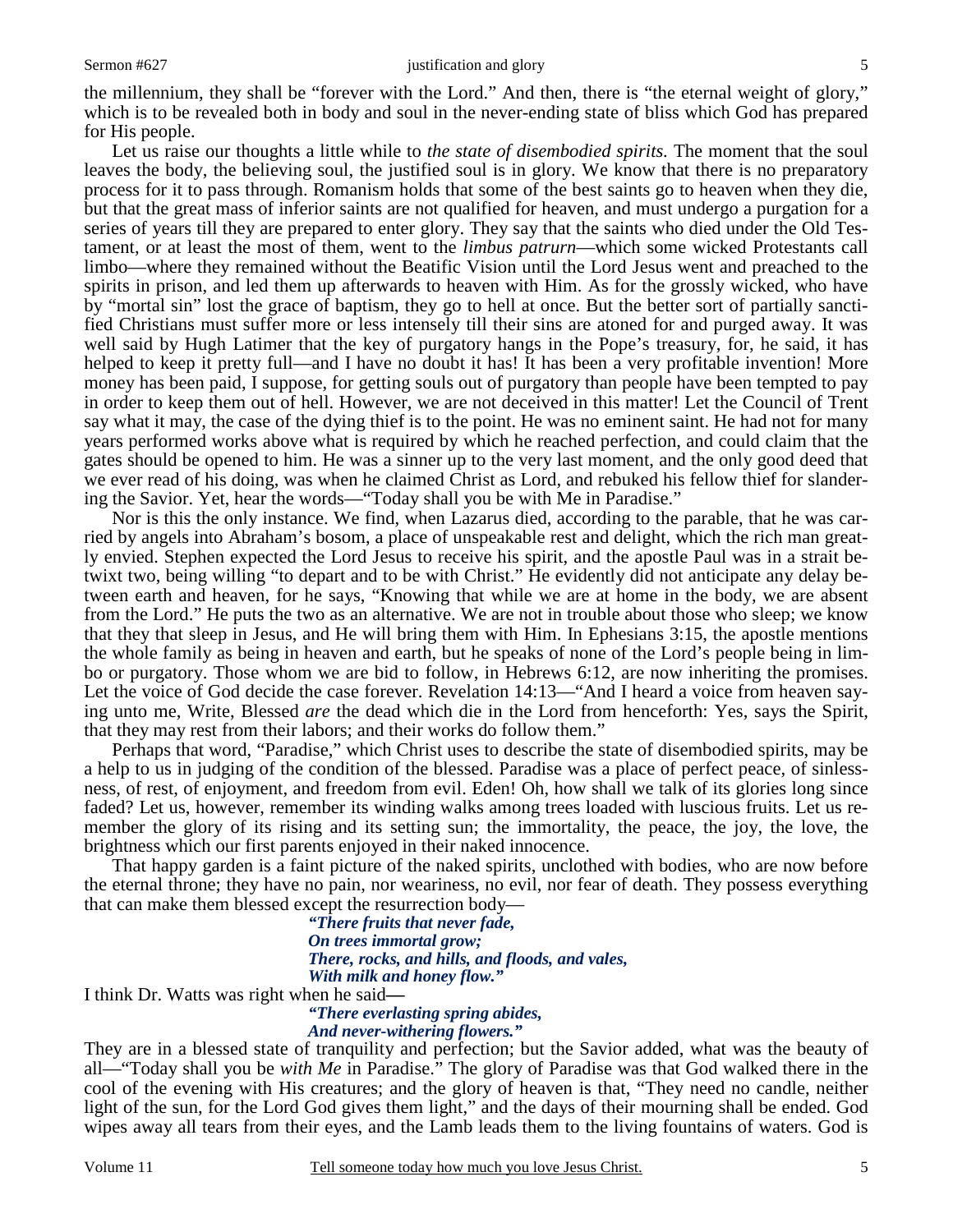with them to be their God, and they are with Him to be His happy people at His right hand, where there are pleasures forevermore. This is the state of the justified disembodied spirits now.

 If I read the word aright, and it is honest to admit that there is much room for difference of opinion here, the day will come when the Lord Jesus will descend from heaven with a shout, with the trumpet of the archangel, and the voice of God. Some think that this descent of the Lord will be post-millennial that is, after the thousand years of His reign. I cannot think so. I conceive that the advent will be premillennial—that He will come first, and then will come the millennium as the result of His personal reign upon earth. But whether or not, this much is fact—Christ will suddenly come, come to reign, and come to judge the earth in righteousness. Now, at that time, those of us, who are alive and remain, shall have no preference over them who sleep. It is true, "We shall not all sleep, but we shall all be changed in a moment, in the twinkling of an eye, at the last trump: for the trumpet shall sound, and the dead shall be raised incorruptible, and we shall be changed." Christ will bring with Him those who sleep in Him. Their bodies are now in that state which is called sleep—that is, a state of hallowed rest, tranquility, and enjoyment—but they shall come with Him. Lo, He comes with ten thousands times ten thousands of His saints. Then, from beds of dust and silent clay, their bodies shall wake up. The *very* bodies that were put into the tomb shall rise instinct with life. I say the *very* bodies; as it is not necessary to that, that there should be the very same particles of matter. My body is the same body that it was ten years ago, yet I am told, and I believe it, that there is not a particle of matter in my body now that was in it ten years ago; and yet its identity is not disturbed by that fact! Protect the germ, as God doubtless will, the life-germ of the seed corn which you sow in the earth—protect that, and you have protected identity; and though when we rise, it will not be as flesh and blood, "For flesh and blood cannot inherit the kingdom of God, neither can corruption inherit incorruption," yet it shall be the same body, for all bodies are not the same bodies, for there are bodies celestial and bodies terrestrial; and the glory is not the same—for there is the glory of the sun, the glory of the moon, and of the stars. So I may have the same body, the same for identity, and yet as to its constituent elements, and especially as to its qualities of weakness, mortality, and corruption, it may be as distinct and changed as light is distinct and changed from darkness.

 Oh, my brethren, let this be an assured truth of God to us that we do not put the body into the grave to lose it! Watts is right when he says—

#### *"Corruption, earth, and worms Do but refine this flesh."*

We put the body there as the chemist puts gold into the furnace; it shall come out the same as to its gold, but the dross shall be left behind. All that was precious in the fabric shall remain—that which was corruptible, defiled, sinful, shall have passed away.

 According to our belief, the soul will then return to the body. There will be a joyful meeting. Soul and body often quarrel here; but they are always loath to part, which proves how true is the wedlock between them; but what a happy meeting it will be when there will be no more quarrels between this husband and wife—when the soul and body shall be merged together in the perfection of union! Then, whatever may be the splendor of Christ will be the splendor of His people. Our bodies shall be like His glorious body, and we ourselves shall be like He—

> *"It does not yet appear How great we must be made; But when we see our Savior here, We shall be like our Head."*

Will He reign? We shall reign with Him. Will He judge the earth? "Know you not that *you* shall judge angels." "The saints shall judge the world." Will *He* be ruler over cities? He will make us ruler over many cities. All the splendor and triumph and victory and shouting—we shall have a share! And when the grand song of praise shall go up from earth, and land, and sea, and from the depths that are under the earth, our tongue shall swell the tremendous chorus, and our ears shall be a partaker of the ever-blessed harmony! Let us not fear. "Whom He justified, them He also glorified"—both in the sense of giving their disembodied spirits joy, and giving the soul and body power to reign with Him.

 Well, and what then? Then comes the end—when He shall have delivered up the kingdom to God, even the Father, when the mediatorial dispensation shall be finished, what then? Will the earth be renovated and fitted up anew as a new heaven and a new earth? Will that new Jerusalem, that is to come down at the coming of Christ, be the future abode of saints? We do not know, and we do not care one whit! This much we know that we shall be forever with the Lord! With Christ shall be the heaven of be-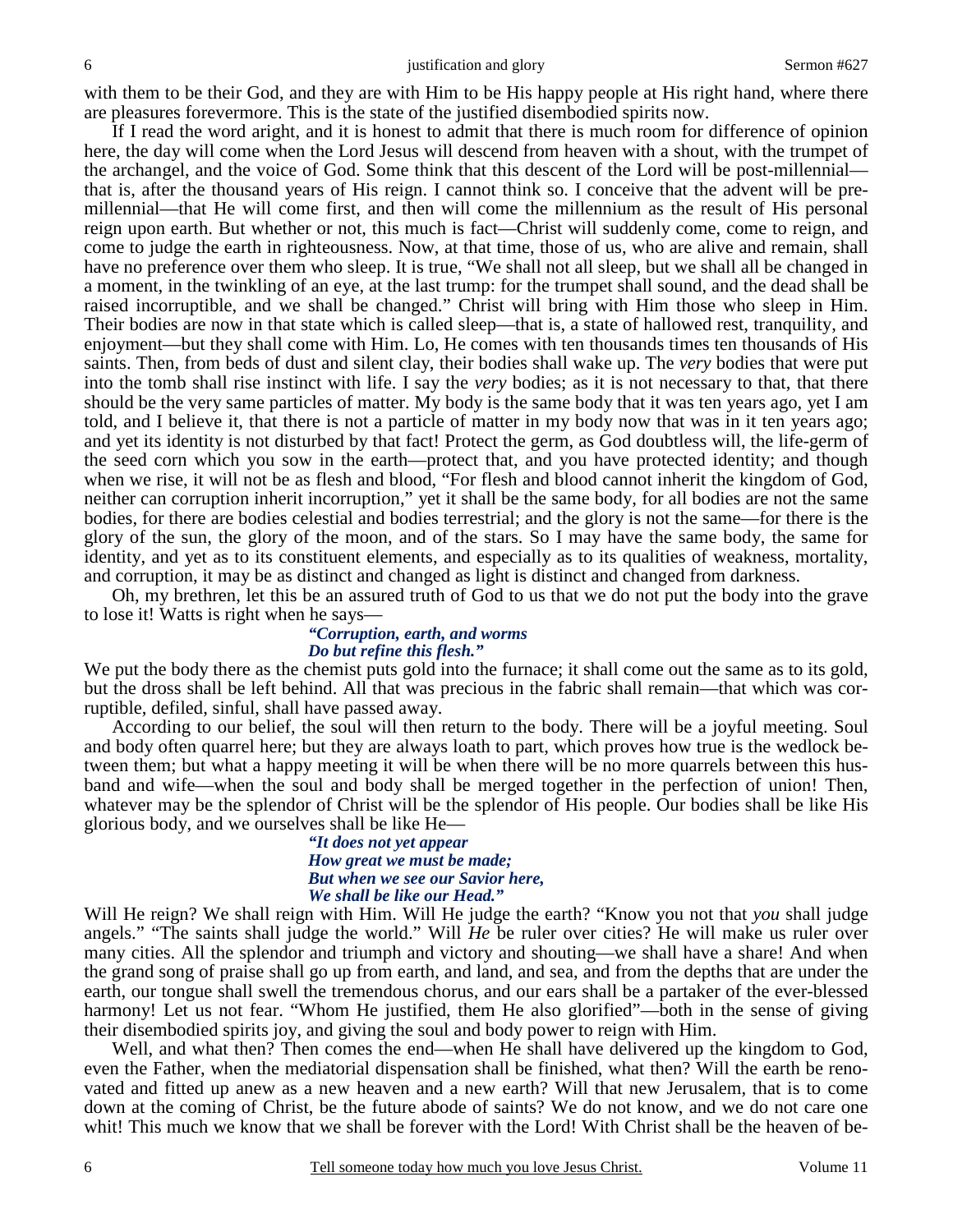If I might very hastily divide this glory into its constituent elements, I think I should say it means perfect rest. "There remains, therefore, a rest for the people of God." Life in its fullest sense! Life with emphasis! Eternal life! Nearness to God! Closeness to the divine heart! A sense of His love shed abroad in all its fullness! Likeness to Christ! Fullness of communion with Him! Abundance of the Spirit of God—being filled with all the fullness of God! An excess of joy! A perpetual influx of delight! Perfection of holiness! No stain nor thought of sin! Perfect submission to the divine will! A delight and acquiescence in and conformity to that will! Absorption as it were into God—the creature still the creature but filled with the Creator to the brim! And more—serenity caused by a sense of safety; continuance of heavenly service; an intense satisfaction in serving God day and night; bliss in the society of perfect spirits and glorified angels; delight in the retrospect of the past; delight in the enjoyment of the present, and in the prospect of the future; something always new, and forevermore the same; a delightful variety of satisfaction, and a heavenly sameness of delight; clear knowledge; absence of all clouds; ripeness of understanding; excellence of judgment; And, above all, an intense vigor of heart, and the whole of that heart set upon Him whom our eye shall see to be altogether lovely!

 I have looked at the crests of a few of the waves as I see them breaking over the sea of immortality. I have tried to give you the names of a few of the peaks of the long alpine range of glory. But, ah, what are *my* words, and what are *my* thoughts? "Eye has not seen, nor has ear heard the things which God has prepared for them who love Him." Our only satisfaction in thinking of it is that, "He has revealed them unto us by His Spirit." May His Spirit dwell in you, and give you foretastes of the rest which remains—a preview of the eternal banquet where Christ will drink the new wine with us in His heavenly Father's kingdom.

**III.** Briefly, on the last point—THE BOND OF INTIMATE CONNECTION BETWEEN JUSTIFI-CATION AND GLORY.

 "Whom He justified, them He glorified." Let me show you why it must be—in the first place, *a justified person has in him the bud of glory.* What is glory? It is a state of perfect peace—"Therefore, being justified, we have peace with God through Jesus Christ our Lord." What is glory? It is a state of rest— "We, which have believed, do enter into rest." What is glory? It is a state of safety. When sin is pardoned, I am secure. I am safe—safe now, through being justified. What is heaven? It is a place of nearness to God; but He has made us near by the blood of His Son having justified us. What is heaven? It is communion with Christ—but, beloved, we have already boldness and access with boldness unto our Lord Jesus, seeing He has made us accepted in Himself. If you will but look carefully into justification you may see heaven hidden within it. They tell us that inside the acorn there is the whole oak with all its branches and roots. And, certainly, within justification, there is heaven with all its light, and life, and love, and joy, and perpetual serenity and security. If you are justified, my dear brethren, you are already in a sense glorified. You notice how the text puts it. It does not say, "Whom He justified, them He *will* glorify," but, "them He *also* glorified," as if the thing came at the same time. Certainly it does in *embryo*, in the germ, in the *essence* of the thing. He that is justified, is, in a certain sense, glorified, for, "He has raised us up together, and made us sit together in heavenly places in Christ Jesus." Even this day, the life that we live is, "not I that live, but Christ who lives in me." Heaven is begun, glory is begun below.

 Note again, *justification is a claim to glorification*. I speak with great reverence here, and caution, I hope; but it does not strike me that it could be consistent with the justice of God to deny eternal glory to a justified person. Certainly, justification has its rights. I am now speaking forensically, using forensic or legal terms. Justification is a legal term, signifying that the person is right in the eyes of the law. Now, he, who is right in the eyes of the law, has a claim to the protection and smile of the law; and if I have a righteousness to which a promise is appended, I have a right to the promise appended to the righteousness which I possess. The promise is, "He that does these things, shall live by them," and I claim to live by them; I claim to live by virtue of what Christ has done for me. I come before God with His Son's righteousness in my hands, and I claim as a matter of justice to His own dear Son, that He should give to me what His Son has merited, because the merits of His dear Son have been by Him willed over in His dying breath to me! Oh, Christian, God cannot condemn you unless He should cease to be just. He will not, for He cannot cease to be gracious.

 Justification *would be but a very sorry gift of God if it did not involve glory.* Oh, to be justified and then cast into hell? Brethren, can you suppose such a thing? If you can so pervert your imaginations, and